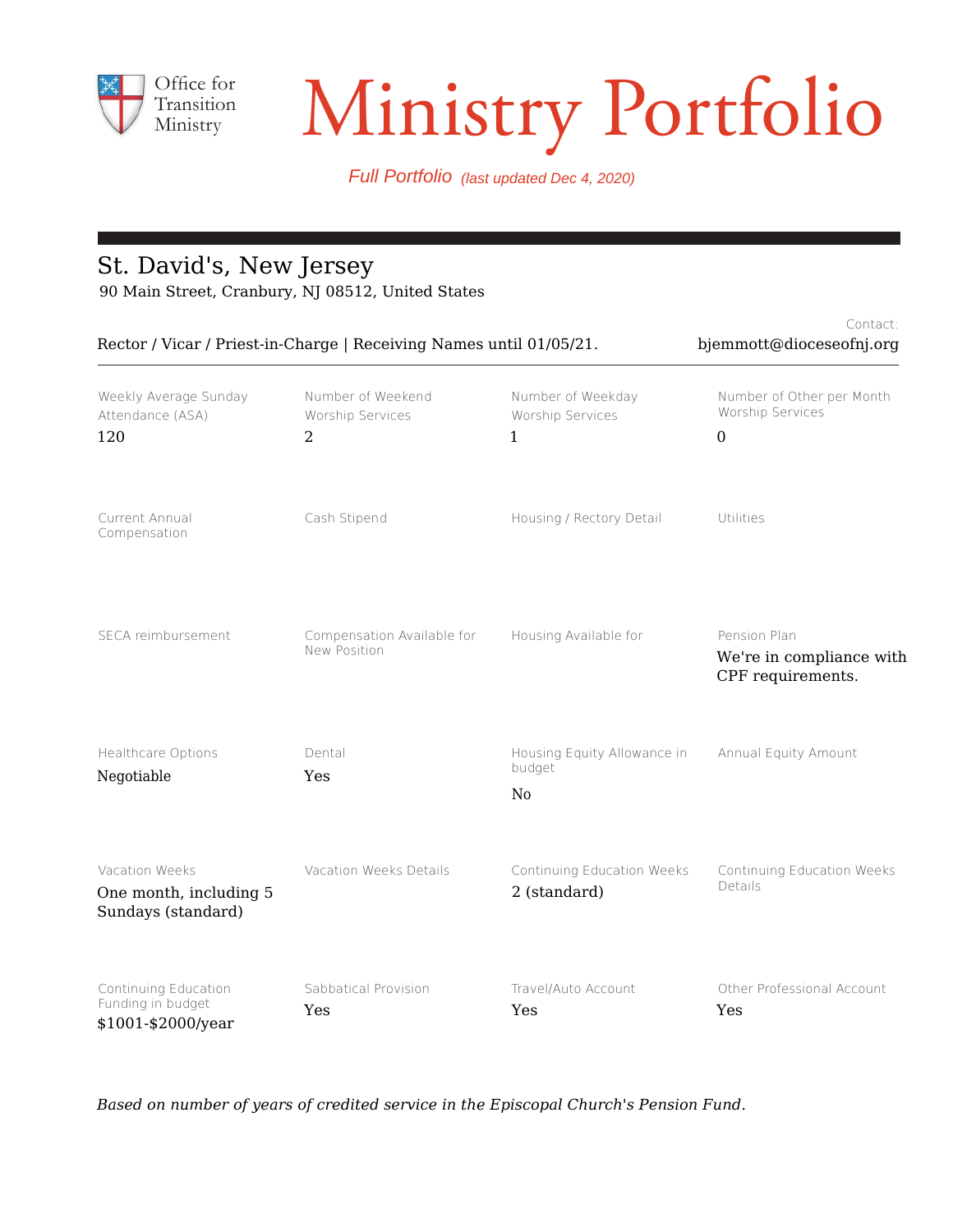

Full Portfolio (last updated Dec 4, 2020)

## St. David's, New Jersey

#### Rector / Vicar / Priest-in-Charge | Receiving Names until 01/05/21.

Contact: bjemmott@dioceseofnj.org

Describe a moment in your worshipping community's recent ministry which you recognize as one of success and fulfillment.

Each year many parishioners from St. David's participate with Rise Community Services Partnership to assist local families and individuals in recovering from setbacks and/or in achieving their full potential. One of the most visible ways each year is by our parishioners giving gifts anonymously to local needy children, many of whom would not get gifts during the end of the year Christian and other holidays. At Rise's end of year holiday party, the program has become so successful that usually over a thousand children are given gifts, and of that total, 50 or more children are receiving their gift(s) by the loving generosity of a St. David's family. The thought of a needy child opening their gift(s) at that party stirs fulfilling spiritual emotions unmatched through the holidays, except maybe by the singing of the Choir at St. David's Choral Christmas Eve Service.

#### How are your preparing yourselves for the Church of the future?

We have a strong foundation in our welcoming and inclusive community. Our congregation is working diligently to strengthen our existing ministries while continuing to develop and explore new-ministry opportunities. Our interim rector is assisting the congregation by encouraging us to reflect on and add to our current liturgy. Our congregation remains prayerful and optimistic about what God has in store for our church. We are exploring new ways to reach our local community, such as social media, and bringing new members into our congregation. Our discernment process, which we are taking very seriously, provides an opportunity for us to prepare for the future. The Discernment Committee is composed of a diverse group of parishioners, who represent a variety of ministries and interests.

Please provide words describing the gifts and skills essential to the future leaders of your worshipping community.

Pastoral Care - Good Communicator - Dynamic Leader - Patient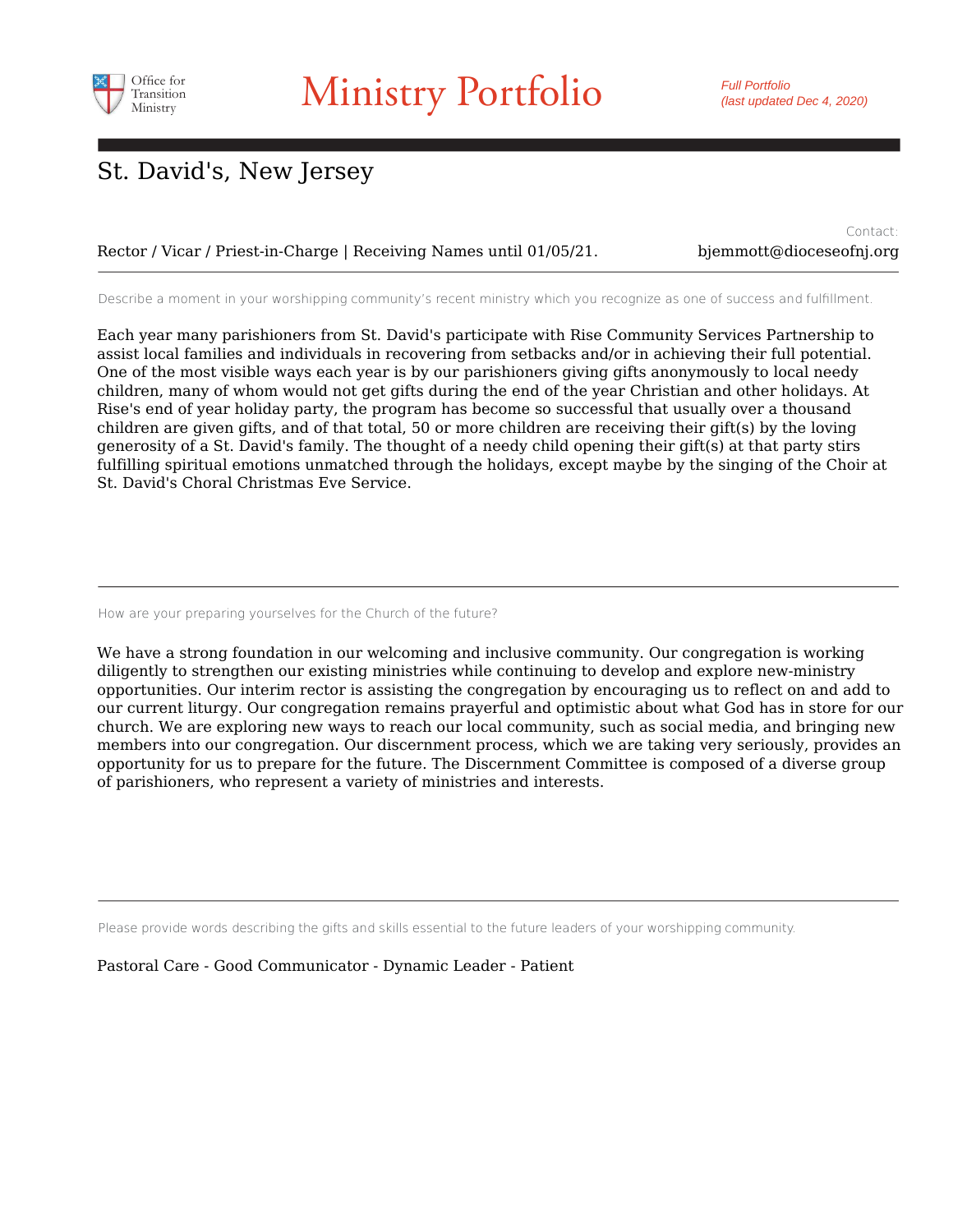

Rector / Vicar / Priest-in-Charge | Receiving Names until 01/05/21. bjemmott@dioceseofnj.org

Contact:

Describe your liturgical style and practice for all types of worship services provided by your community.

At St. David's we offer to God our joyous praise and thanksgiving in a modern, open worship space with excellent lighting and 150 upholstered chairs. The altar is set on a 1-step rectangular platform without a Communion rail. Communion is received standing or kneeling gathered in a U-shape around the platform. A prayer station to the rear is always available to anyone during Communion. We worship in a broad-church style, most often using Rite Two. Our services include ample participation by adults and children, and we have a service conducted by the Journey to Adulthood (J2A) group at least annually. We have a talented choir, under the direction of Emmy-Winning Organist and Composer, Dr. Brian Katona. He leads a wonderful musical program for the 10 a.m. service. Overall, our services are steeped in Anglican tradition while being warm, inspirational, and welcoming}

#### How do you practice incorporating others in ministry?

Our members appreciate and love the Church Family we have. We recognize, however, that we need to add more members to stay abreast of losses to job transfers, retirement moves, and deaths. We are blessed to have a fairly young congregation, which keeps our church hopping. We have a mix of older parishioners, middle aged, and quite a few younger members with children. One of the best ways to keep all members interested and involved in St. David's is to include them into a variety of activities. We think, as a church, we do a pretty good job of this. When we meet visitors and new members we encourage them to join one or more of our many groups and activities: Church School, Adult Choir, Lectors, J2A, Eucharistic ministers and visitors, Grounds Team, Altar Guild, Fundraisers, Memorial Garden, Coffee Hour Hosting, Outreach's many activities, Angel Hands, Bible Studies, Greeters, Ushers, Lunch and Learn, Wiggle and Worship, Acolytes, Book Groups, Presenters, The Way of St. Paul of our diocese, committees, and Vestry.

As a worshipping community, how do you care for your spiritual, emotional and physical well-being?

St. David's is centered around The Holy Eucharist, and attending to the presence of the Holy Spirit is felt in every aspect of the service. The Gospel, Sermon, Wednesday's Healing Service, and our inspirational music ministry serve as instruments for our worship. Participation in morning worship, various small group ministries, an adult forum, and outreach ministries help to maintain our connection. The beauty of our church grounds and building are also reminders of how God shines on us. Our location is advantageous because we are sixty miles from both New York City and Philadelphia and within an hour of the mountains, Delaware River, and the Jersey Shore. Our services remind us of the love and kindness we are to show each other. As a congregation, we show compassion, warmth, and unconditional love for one another. We welcome anyone in search of a church home, and we pray that our surrounding community finds hope and inspiration through our example.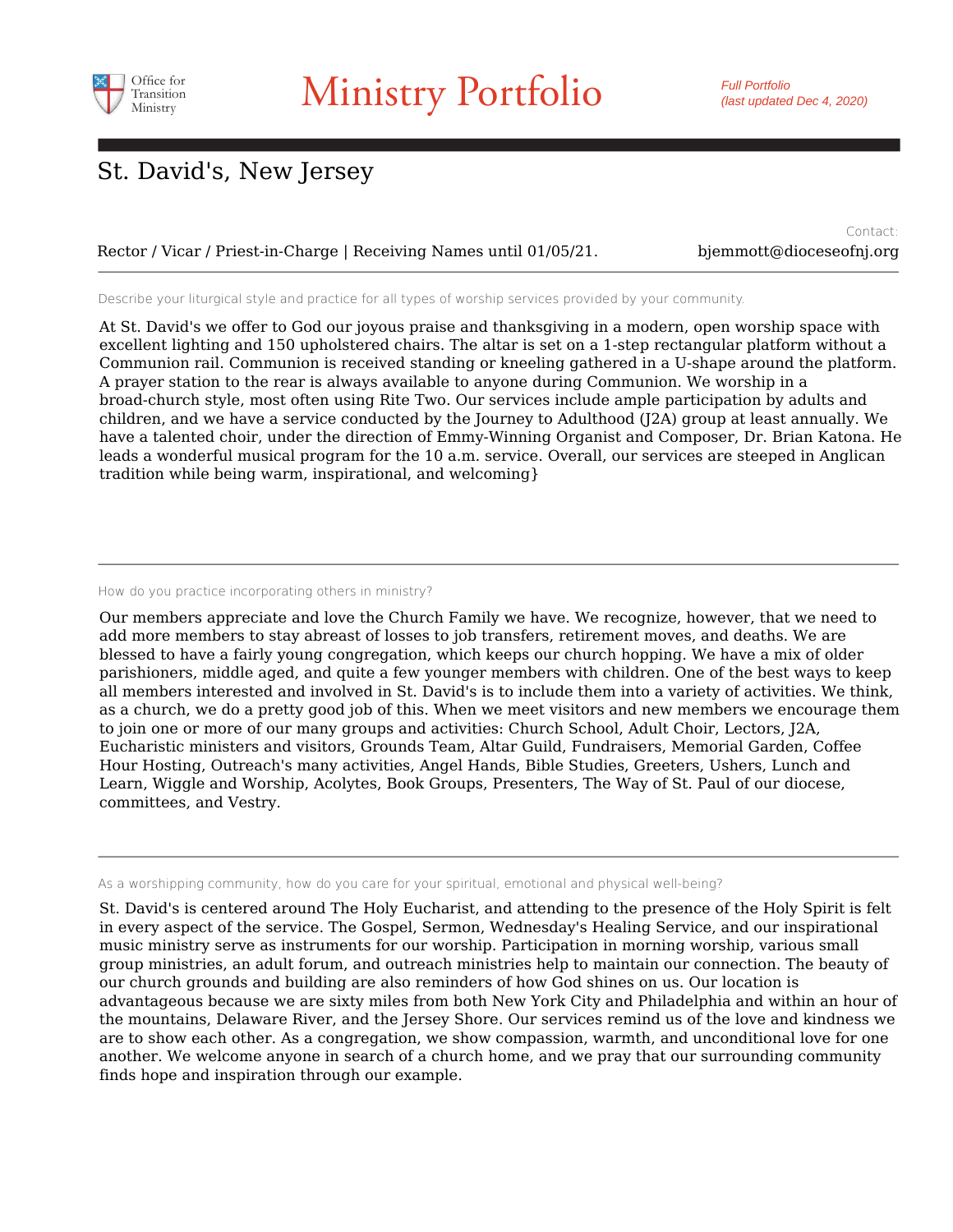

#### Rector / Vicar / Priest-in-Charge | Receiving Names until 01/05/21. bjemmott@dioceseofnj.org

Contact:

How do you engage in pastoral care for those beyond your worshipping community?

St. David's provides pastoral care in several different ways. A mix of clergy and lay persons visit elderly, shut-ins & those hospitalized bringing the Eucharist and prayer to those interested. Visitations are also made to those grieving the loss of loved ones. Care Packages are sent to our young adults away at college. The Prayer Shawl Ministry/Knitting Group provides lap blankets to those in need as well as sending scarves and beanies to the Seamen's Church Institute. Our youth and anyone else wishing to participate visit a nursing home around Christmas time singing carols and providing prayers. We have a network of families, "Angel Hands," that provides meals to families when a request is made. On Ash Wednesday, we have participated in an "Ashes to Go" program which provides Ashes to individuals wishing to receive them at a local bus station. St. David's has opened its doors to AA, OA and NA groups that meet several times each week. In addition, St. David's hosts both a Coptic Orthodox Church and a Pentecostal Church. The Coptic Church shares the worship space on Saturday mornings and early Sunday mornings. The Pentecostal Church worships on weekday evenings.

#### Describe your worshipping community's involvement in either the wider Church or geographical region.

St. David's gives generously to local, national, and international outreach. We have a budget for outreach, and we historically meet our full Marks of Mission Asking. Seventeen percent of our 2020 budget is for outreach. In addition, the church also has a "second plate" offering each month for special offerings such as hurricane relief, Food for the Poor, and widows and orphans of diocesan clergy. In addition to financial contributions, St. David's puts hands-on efforts in the area. The church has a presence at most community events such as Cranbury Day and Hightstown Harvest Fair. Volunteers help with food donations at Rise Community Services. We work with Empty Bowls in Hightstown and work to keep Etra Lake Park clean. We are proud to have a parishioner who serves the diocese as a coach in The Way of St. Paul, a Deacon Postulant, and a Priest Postulant. St. David's is a member of the Windsor-Hightstown Area Ministerium that promotes understanding of cultural and social issues within our area's congregations. We are always seeking additional volunteers.

Tell about a ministry that your worshipping community has initiated in the past five years. Who can be contacted about this?

St. David's started offering a Bereavement Group in April 2015. The group was initiated at the suggestion of the rector in response to a parishioner's expressed interest in becoming more involved. The parishioner and the priests co-facilitate the group. Initially the group was intended solely for St. David's parishioners, but several people outside the church participated, and we are planning to promote the group to the larger community in the future. The goal of the group as it was first conceived was to offer support to people who are experiencing uncomplicated grief as the result of a death. However, the group has broadened its focus, and now provides general grief support to people who have experienced a variety of losses including job loss, divorce, bankruptcy, etc. Responses from people who have participated in the groups have been largely positive, and we are excited about the potential of this ministry as it continues to evolve. The Bereavement Coordinator can be contacted for additional information.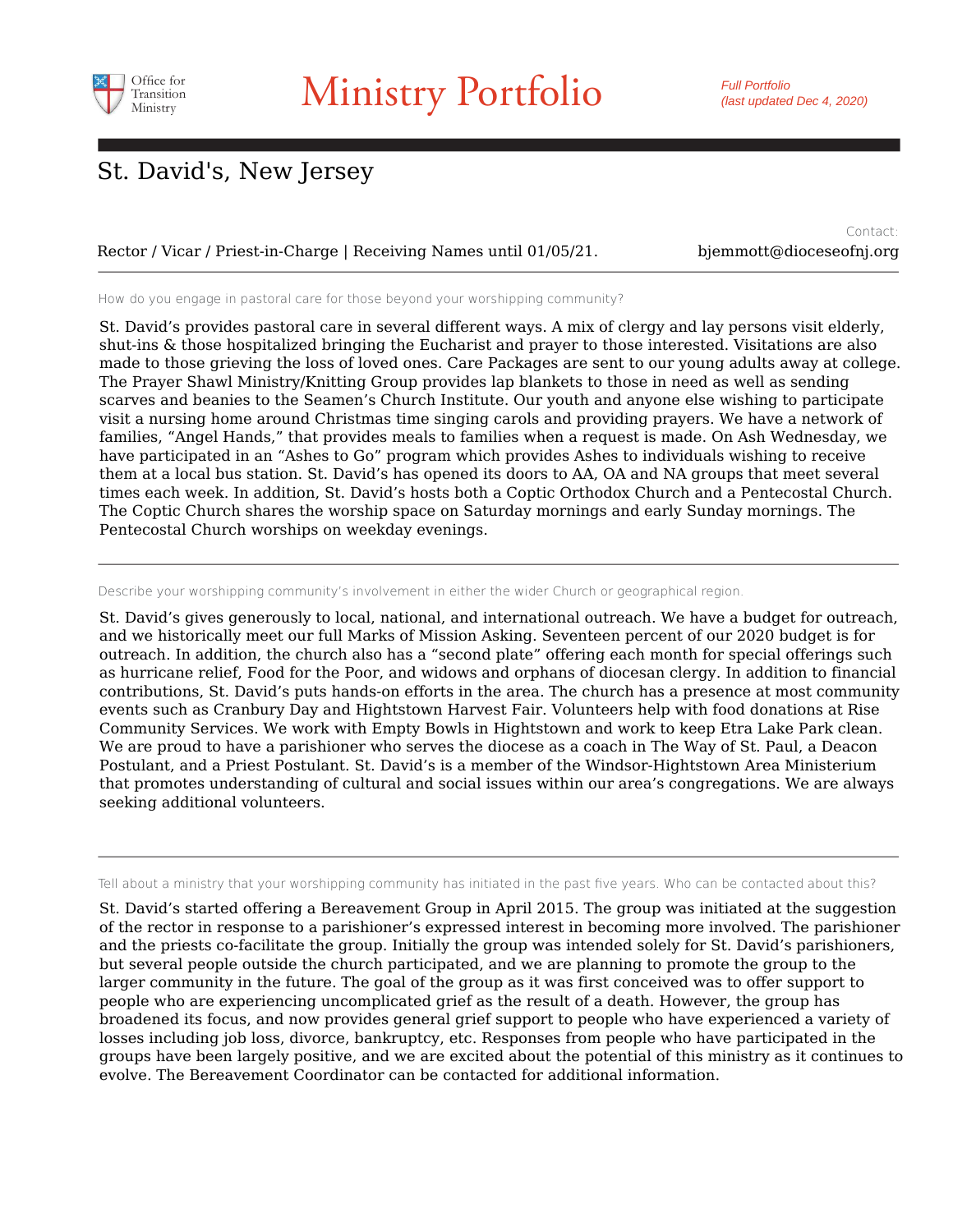

Rector / Vicar / Priest-in-Charge | Receiving Names until 01/05/21. bjemmott@dioceseofnj.org

Contact:

What is your practice of stewardship and how does it shape the life of your worshipping community?

At St. David's we practice time/treasure/talent. About two thirds of our members pledge, and others are regular contributors but do not pledge. We have other members who are not able to contribute financially, but they offer their time and talents where appropriate. We encourage our congregation to participate in planned giving and other special gifts. We established an endowment that has doubled through member contributions, and we completed a successful capital campaign when we did a church addition in 2011. Throughout the year our church encourages participation in our fundraising efforts, which also generates great fellowship. We ask all parishioners to find the ministry that fulfills their spiritual needs, and stay involved in it. Through stewardship we hope to bring everyone into a closer relationship with God, and our church community.

What is your worshipping community's experience of conflict? And how have you addressed it?

St. David's has not experienced conflict in any major way. There may be individual problems that come up between members. An example would be discussions regarding the building addition. The discussions were quickly resolved through effective communication and a budget review. Our church is blessed with a strong Deacon, Deacon Postulant, and Wardens who provide immense support to our Priest. Our best asset is our ability to listen, keep an open mind and approach differences in a loving way. Some conflict is a normal part of life and the faith journey. Working through any conflict helps us to gain understanding of how the Spirit is directing us.

What is your experience leading/addressing change in the church? When has it gone well? When has it gone poorly? And what did you learn?

This is our second time finding a new rector. Our first rector was well loved and was a large part of the reason why many people had joined the church, so choosing a new rector the first time was a daunting task. Communication and listening to each other was very important during that 1st transition. Thankfully, then, as now, St. David's parishioners were good at that. The good news is that the short-term pain of change was soon far outweighed by the long-term benefits. Our 2nd rector, already well loved as a parishioner, was also well loved as a rector, and St. David's congregation continued to grow and thrive. Similarly, with the strength of the present congregation, we are ready and receptive to welcome our next rector.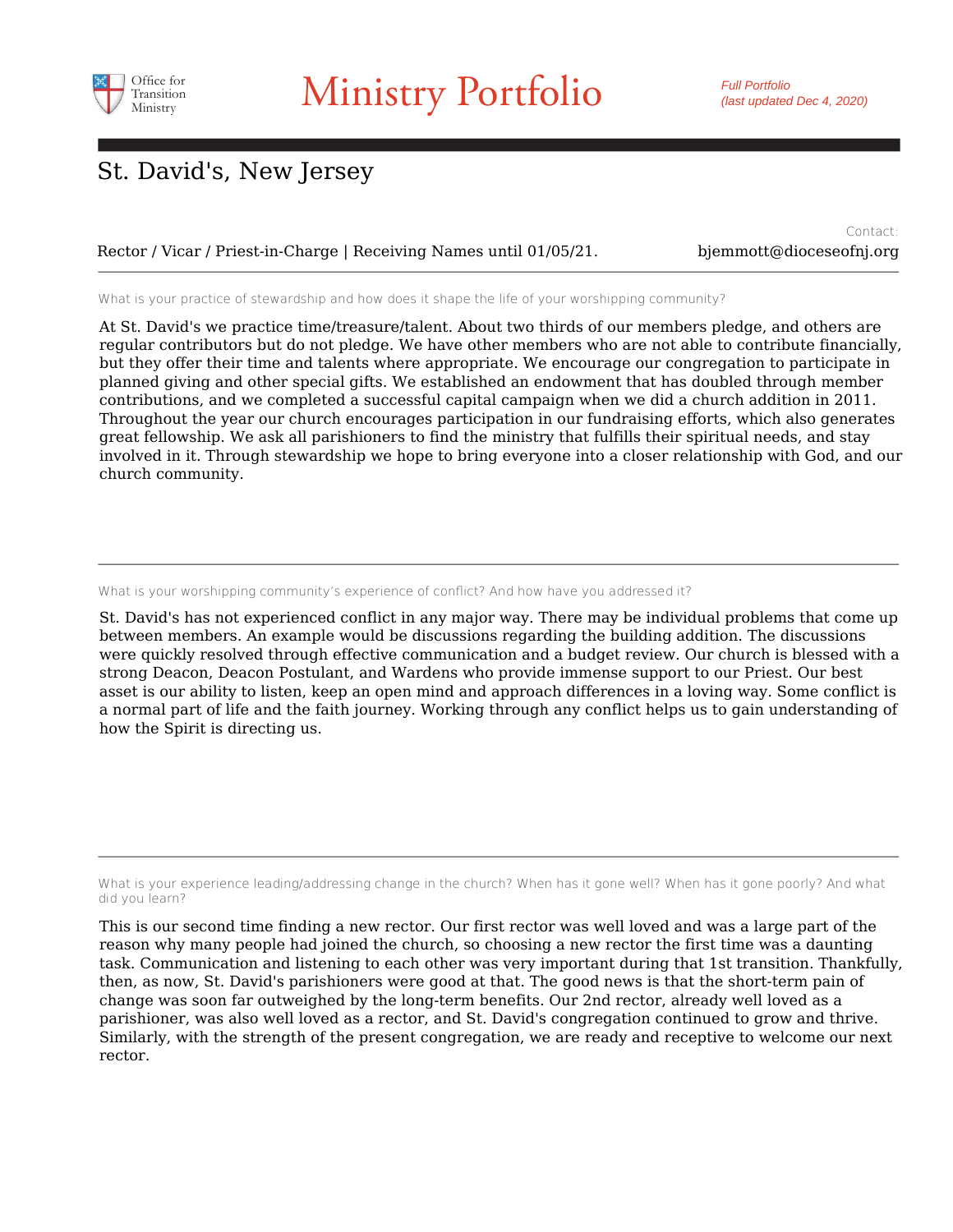

Full Portfolio (last updated Dec 4, 2020)

# St. David's, New Jersey

|                                                                     | Contact:                 |
|---------------------------------------------------------------------|--------------------------|
| Rector / Vicar / Priest-in-Charge   Receiving Names until 01/05/21. | bjemmott@dioceseofnj.org |

Prior Incumbents

| Name<br>Karin Mitchell | Position Title<br>Rector / Vicar /<br>Priest-in-Charge | Date Begun<br>2005-11 | Date Ended<br>2019-07 |
|------------------------|--------------------------------------------------------|-----------------------|-----------------------|
| Name<br>Laurence Fish  | Position Title<br>Rector / Vicar /                     | Date Begun<br>1969-01 | Date Ended<br>2002-12 |
|                        | Priest-in-Charge                                       |                       |                       |
| Name                   | Position Title                                         | Date Begun            | Date Ended            |
| Don Caron              | Interim                                                | 2018-10               |                       |

| Church School<br>Yes         |                            | Number of Teachers/Leaders<br>for Children School<br>6 | Number of Students for<br>Children School<br>20 |
|------------------------------|----------------------------|--------------------------------------------------------|-------------------------------------------------|
| Number of Teachers/Leaders   | Number of Students for     | Number of Teachers/Leaders                             | Number of Students for                          |
| for Teen/Young Adults School | Teen/Young Adults School   | for Adults School                                      | Adults School                                   |
| 6                            | 15                         | 2                                                      | 15                                              |
| Day School                   | Number of Students for Day | Number of Teachers for Day                             | Number of Total Staff for                       |
|                              | School                     | School                                                 | Day School                                      |